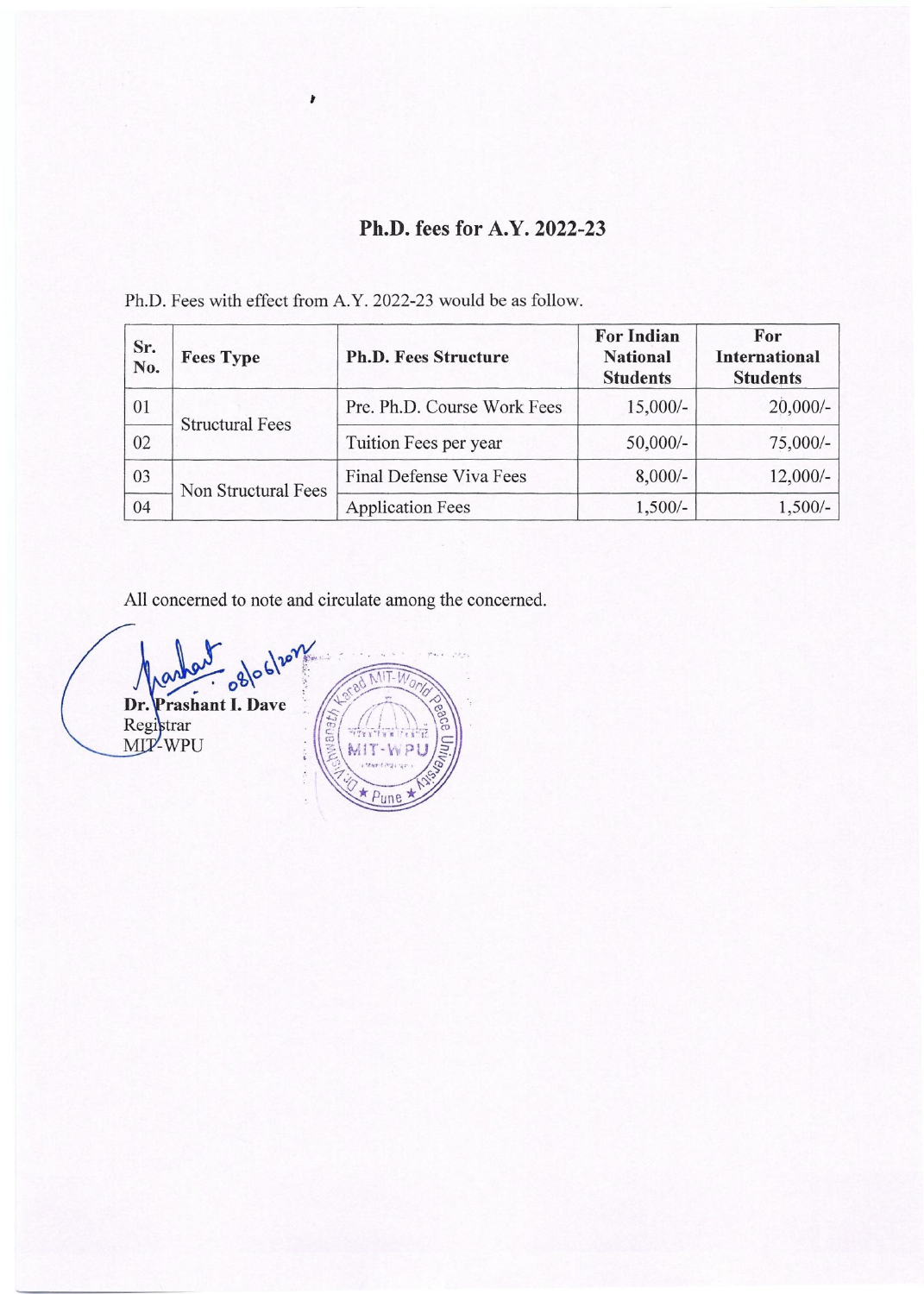## **MIT-WPU & ARAI Collaboration Ph.D. fees for A.Y. 2022-23**

| Sr.<br>No. | <b>Fees Type</b>       | <b>Ph.D. Fees Structure</b>    | <b>For Indian</b><br><b>National</b><br><b>Students</b> |
|------------|------------------------|--------------------------------|---------------------------------------------------------|
| 01         | <b>Structural Fees</b> | Pre. Ph.D. Course Work Fees    | $15,000/-$                                              |
| 02         |                        | Tuition Fees for First 2 years | $2,00,000/$ -                                           |
| 03         |                        | Tuition Fees after 2 years     | $1,00,000/-$                                            |
| 04         |                        | <b>Final Defense Viva Fees</b> | $8,000/-$                                               |
| 05         | Non Structural Fees    | <b>Application Fees</b>        | $1,500/-$                                               |

**• Fees for Students other than MIT - WPU & ARAI Employees.** 

All concerned to note and circulate among the concerned.

oglociton MIT-Dr. Prashant I. Dave Registrar<br>MIT-WPU  $Pune$